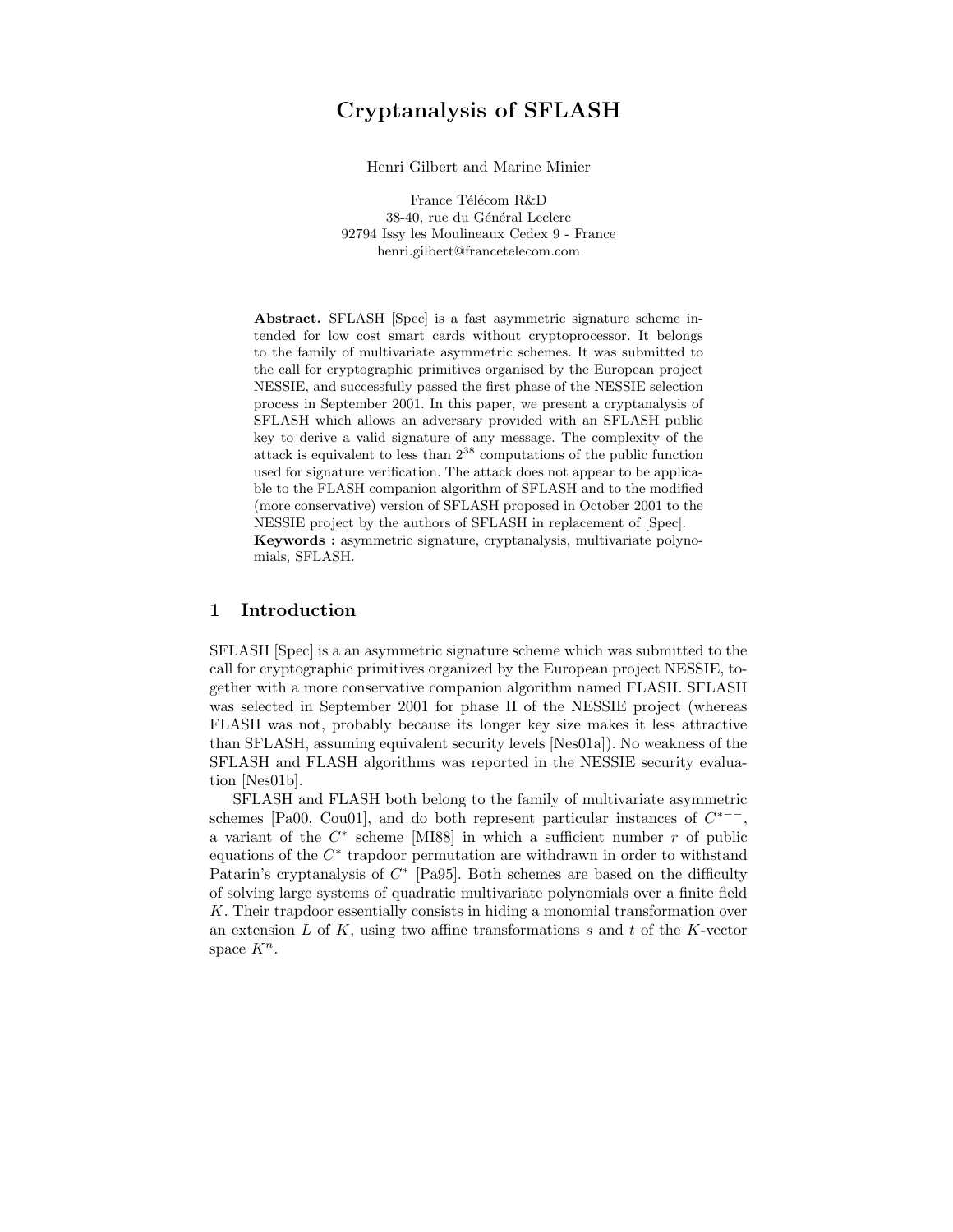One of the distinctive properties of SFLASH and FLASH is that unlike most standard public key signature schemes (e.g. RSA, DSA, ECDSA, etc.), they are sufficiently fast to be well suited for implementation on low cost smart cards without cryptographic coprocessor. SFLASH and FLASH produce rather short signatures (259 bits in the case of SFLASH). The moderate public key size of SFLASH (2.2 Kbytes, versus 18 Kbytes for FLASH) represents an additional advantage for such applications.

In this paper, we present an attack of SFLASH which takes advantage of some special features introduced in SFLASH in order to save a substantial factor in the public key size as compared with more general instances of  $C^{*--}$  such as FLASH. This attack allows an adversary provided with an SFLASH public key to derive a valid signature, for that public key, of any message  $M$ . The complexity of the attack is well under the security target of  $2^{80}$  : it is equivalent to less than 2 <sup>38</sup> computations of the SFLASH public function used for signature verification. Although the attack was not fully implemented, the essential parts were confirmed by computer experiments.

Our attack does not appear to be applicable to FLASH and to the modified (more conservative, at the expense of a larger public key size) version of SFLASH proposed in October 2001 to the NESSIE project by the authors of SFLASH, in replacement of [Spec].

This paper is organised as follows. Section 2 describes SFLASH and its connection to  $C^*$ . Section 3 gives an overview of the attack. Section 4 details the two most essential steps of the attack.

## 2 Outline of  $C^*$ ,  $C^{*--}$ , and SFLASH

In this Section, we briefly outline those features of  $C^*$  and its cryptanalysis which are relevant for the attack presented here, and then provide a short description of SFLASH.

## 2.1 C<sup>∗</sup>

 $C^*$  is a trapdoor permutation based on hidden monomial field equations proposed by Matsumoto and Imai in 1988 [MI88]. An efficient attack of  $C^*$  was found by Patarin [Pa95]. It is sufficient for the sequel to only consider the basic version of  $C^*$ , which can be summarised as follows :

- K denotes a finite field of characteristic 2 :  $K = F_{2^m} = F_q$ , where  $q = 2^m$ .
- L denotes an extension of K of degree  $n : L = F_{q^n}$ . The representation of L associated with a  $P(X)$  irreducible polynomial of degree n of  $K[X]$  is used in the various computations. Thus any element  $a$  of  $L$  can be represented as the  $\sum_{i=0}^{n-1} a_i X^i$  element of  $K[X]/P(X)$ . We will denote in the sequel by  $\varphi$ the one to one mapping from  $K^n$  to  $L$  associated with this representation :  $\forall c = (c_0, c_1, ..., c_{n-1}) \in K^n$ ,  $\varphi(c) = \sum_{i=0}^{n-1} c_i X^i \mod P(X)$ .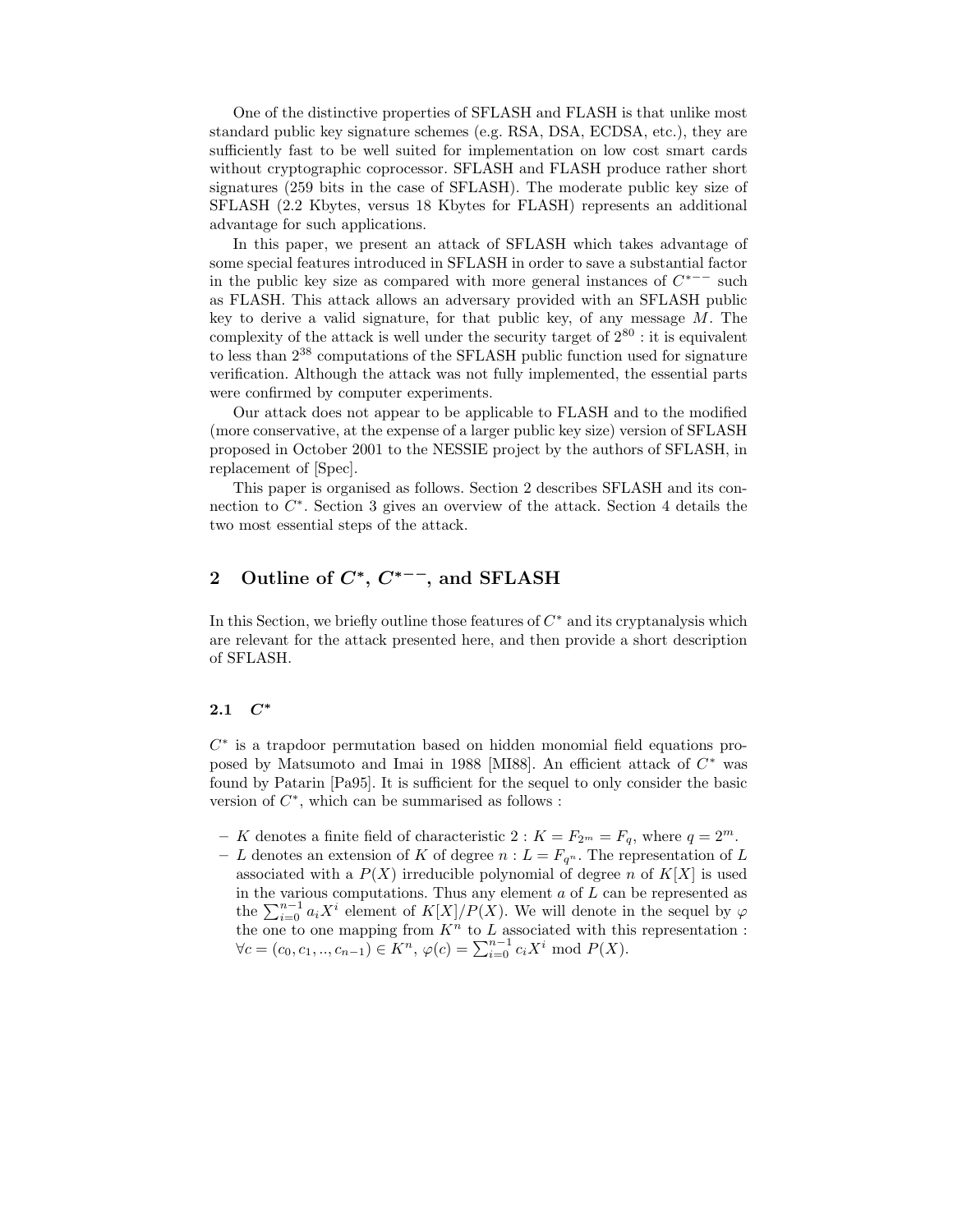− The public key of  $C^*$  consists of a set of n quadratic functions from  $K^n$  to K which together define a G function from  $K^n$  to  $K^n$ 

$$
G: \tK^n \to K^n
$$
  

$$
x = (x_0, ..., x_{n-1}) \mapsto y = (y_0, ..., y_{n-1})
$$

where

$$
y_i = \sum_{0 \le j < k \le n-1} \rho_{ijk} x_j x_k + \sum_{0 \le j \le n-1} \sigma_{ij} x_j + \tau_i
$$

(in other words, the public key is made up of the  $\rho_{ijk}$ ,  $\sigma_{ij}$  and  $\tau_i$  coefficients in  $K$  of the  $n$  public equations).

– The private key consists of two secret affine one to one functions of  $K^n$ : and t (each determined by  $n(n+1)$  K coefficients). The knowledge of s and t provides a secret representation of  $G$  as :

$$
G=t\circ\varphi^{-1}\circ F\circ\varphi\circ s
$$

where

$$
F: L \to L
$$

$$
a \mapsto b = a^{q^{\theta}+1}
$$

( $\theta$  being a public or private integer such that  $q^{\theta} + 1$  be co-prime with  $q^{n} - 1$ ). Note that since F is the pointwise product of the two L automorphisms  $a \mapsto a$ and  $a \mapsto a^{q^{\theta}}$ ,  $\varphi^{-1} \circ F \circ \varphi$  (and thus G) is quadratic. Moreover, F is one to one, and its inverse  $F^{-1}$  is the monomial function  $a \mapsto a^h$ , where h is the inverse of  $q^{\theta} + 1$  modulo  $q^n - 1$ .

The knowledge of the private key allows to compute the inverse of the G function. Thus G is a trapdoor permutation which was initially conjectured to be one way, and proposed as a public key encryption or signature function.

### 2.2 Attack of  $C^*$

The main attack of  $C^*$  described in [Pa95] is based upon the following observation : the  $b = a^{q^{\theta}+1}$  equation of the F function implies  $a^{q^{2\theta}} \cdot b = a \cdot b^{q^{\theta}}$  as can be seen is multiplying the former equation by  $a^{q^{2\theta}}$ . But the latter equation has the property that both the left and the right terms are "bilinear" in  $a$  and  $b$ . As a consequence, there exists "bilinear" equations of the form

$$
\sum_{0 \le j \le n-1, 0 \le k \le n-1} \gamma_{jk} x_j y_k + \sum_{0 \le j \le n-1} \delta_j x_j + \sum_{0 \le j \le n-1} \epsilon_j y_j + \eta = 0
$$

relating the  $(x_0, \ldots, x_{n-1})$  and  $(y_0, \ldots, y_{n-1})$  K<sup>n</sup> input and output vectors of the G public function (i.e. equations of total degree 2 without any  $x_jx_k$  or  $y_jy_k$  term). It is shown in [Pa95] that the linear equations in  $\gamma_{jk}$ ,  $\delta_j$ ,  $\epsilon_j$  and  $\eta$  provided by a sufficient number of  $G$  input-output pairs allow to recover these unknown coefficients, and that once this has been done, the obtained vector space of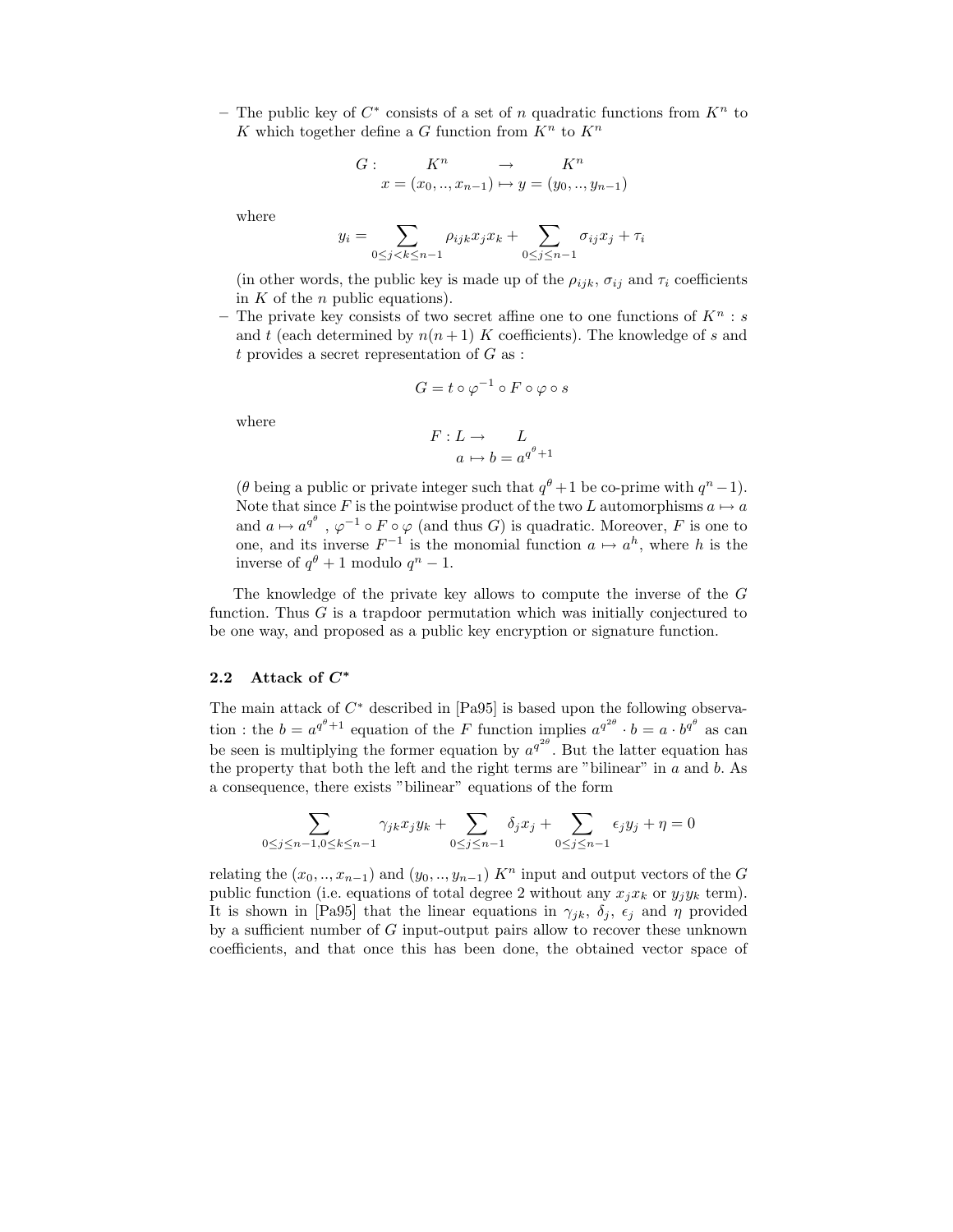solutions can be used to compute the inverse by  $G$  of any  $K<sup>n</sup>$  element  $y$  at the expense of solving a small K-linear system. The complexity of the attack is about  $m^2n^4$ logn.

J. Patarin, L. Goubin and N. Courtois investigated in [PGC98] the simple variant of  $C^*$  obtained by removing r of the public equations, say the r last ones. Thus the public key now consists of a G function from  $K<sup>n</sup>$  to  $K<sup>n-r</sup>$  given by  $n-r$  quadratic equations over K. They came to the conclusion that the obtained variant of  $C^*$  (denoted by  $C^{*-}$ ) can still be attacked if r is sufficiently small. However, attacks investigated in [PGC98] are not applicable when  $q<sup>r</sup>$  is larger than say  $2^{64}$ . The  $C^{*-}$  name was introduced to refer to  $C^{*-}$  variants for which q and r satisfy this condition. Unlike  $C^*$ ,  $C^{*--}$  can only be used for signature purposes, not for encryption purposes.

#### 2.3 Description of SFLASH

SFLASH is a special instance of  $C^{*--}$ , in which a particular choice of the s and  $t$  functions (and of the polynomials associated with the representation of  $K$  and L) enables to considerably shorten the public key size.

More precisely :

- K is chosen equal to  $GF(2^7)$ , i.e.  $m = 7$  and  $q = 2^7$ . We denote by K' the  $GF(2) = \{0, 1\}$  subfield of K. K elements are represented as 7-tuples of K' elements, using the representation of  $GF(2^7)$  associated with the  $X^7 + X + 1$ irreducible polynomial of  $K'[X]$ .
- L is chosen equal to  $K[X]/P(X)$ , where  $P(X)$  is publicly known and equal to the  $X^{37} + X^{12} + X^{10} + X^2 + 1$  irreducible polynomial of K[X]. (Note that all coefficients of  $P(X)$  belong to  $K'$ ). Thus n is equal to 37 and L elements can be represented as 37-tuples of  $K$  elements.
- The  $F$  monomial function of  $L$  involved in the secret representation of  $G$  is taken equal to  $a \mapsto a^{128^{11}+1}$ ; in other words,  $\theta$  is public and equal to 11.
- The number r of withdrawn equations is equal to 11. Thus  $q^r = 2^{77} > 2^{64}$ and the  $C^{*--}$  condition is satisfied.
- The two secret affine functions s and t of  $K^n = K^{37}$  are taken from a small subset of the bijective affine functions from  $K<sup>n</sup>$  to  $K<sup>n</sup>$ , namely those which can be represented by an  $n \times n$  matrix and a  $n \times 1$  column vector which  $n \times (n+1)$  coefficients do all belong to the K' subfield.

It is easy to see that as a consequence of the special choice of the s and t functions (and of the K and L representations), all the coefficients of the  $n - r = 26$  public quadratic equations of the public function G belong to the  $K' = GF(2)$  subfield. This results in a gain by a factor of approximately  $m = 7$ in the length of the SFLASH public key.

In addition to the above mentioned s and t affine mappings, an SFLASH private key also contains a 80-bit secret key  $\Delta$ , which acts as a pseudo-random generation seed in the signature generation process.

In order to sign a message M, the owner of a  $(s,t,\Delta)$  private key performs the following operations.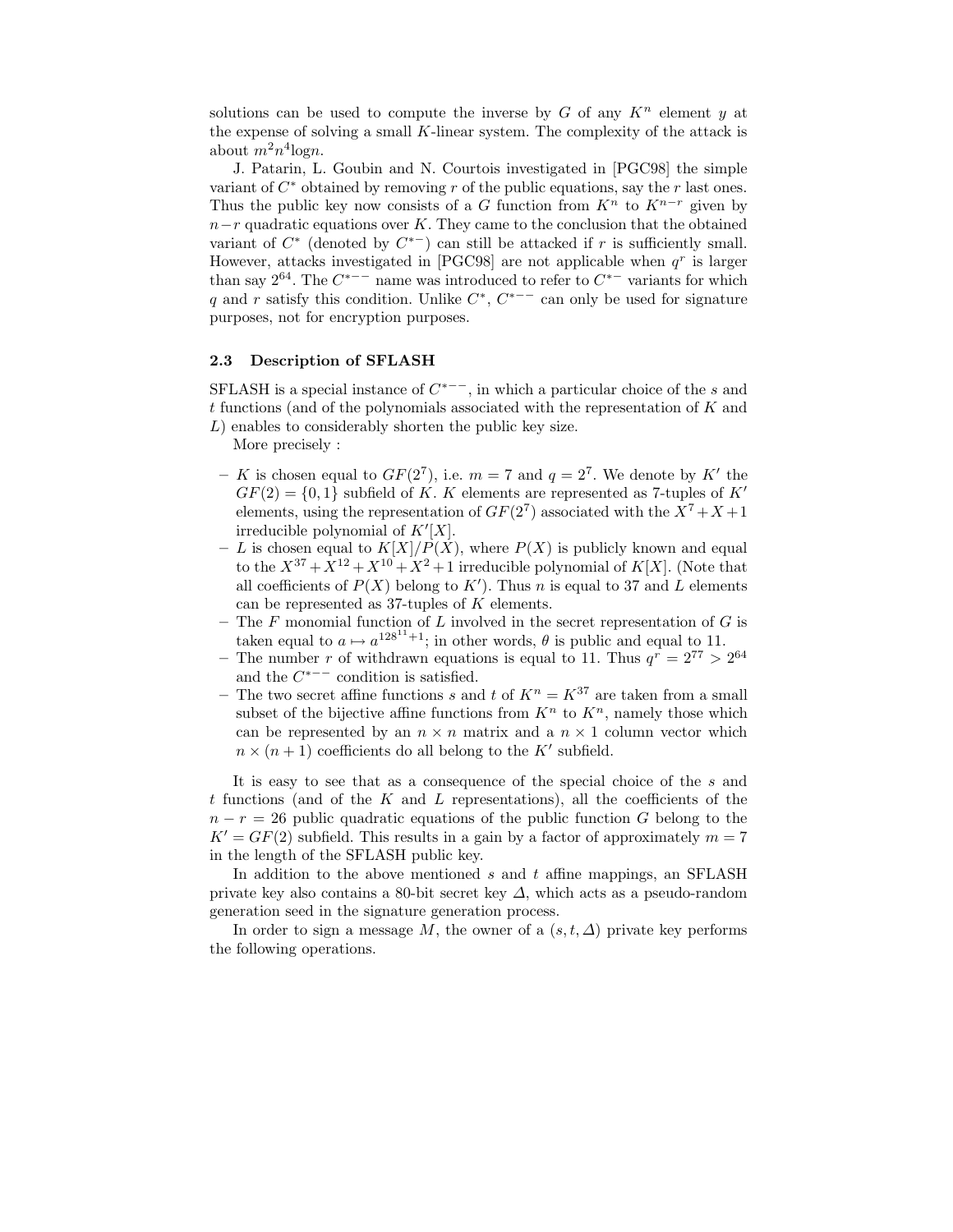- The  $M1 = SHA 1(M)$  and  $M2 = SHA 1(M1)$  160-bit strings, the 182-bit string  $V = M1_{0\rightarrow 159}||M2_{0\rightarrow 21}$  and the 77-bit string  $W = SHA 1(V||\Delta)_{0\rightarrow 76}$  are computed.
- V is divided into  $n r = 26$  strings  $y_0, ..., y_{25}$  of length 7 bits each, representing 26 elements of K, and W is divided into  $r = 11$  strings  $y_{26}, \ldots, y_{36}$  of length 7 bits each representing 11 elements of K. Let us denote the  $(y_0, ..., y_{25})$ 26-tuple by y, and the  $(y_0, ..., y_{25}, y_{26}, ..., y_{36})$  37-tuple by  $y^*$ .
- − The secret function  $s^{-1} \circ \varphi^{-1} \circ F^{-1} \circ \varphi \circ t^{-1}$  is applied to  $y^*$ . The obtained 37tuple x of K elements represents the signature of  $M$ . In order to check that the  $x$  signature of an  $M$  message is valid, a verifier just needs to compute  $G(x)$ , using the 26 public quadratic equations of G, and to make sure that the obtained value is equal to y.



Fig. 1. SFLASH signature scheme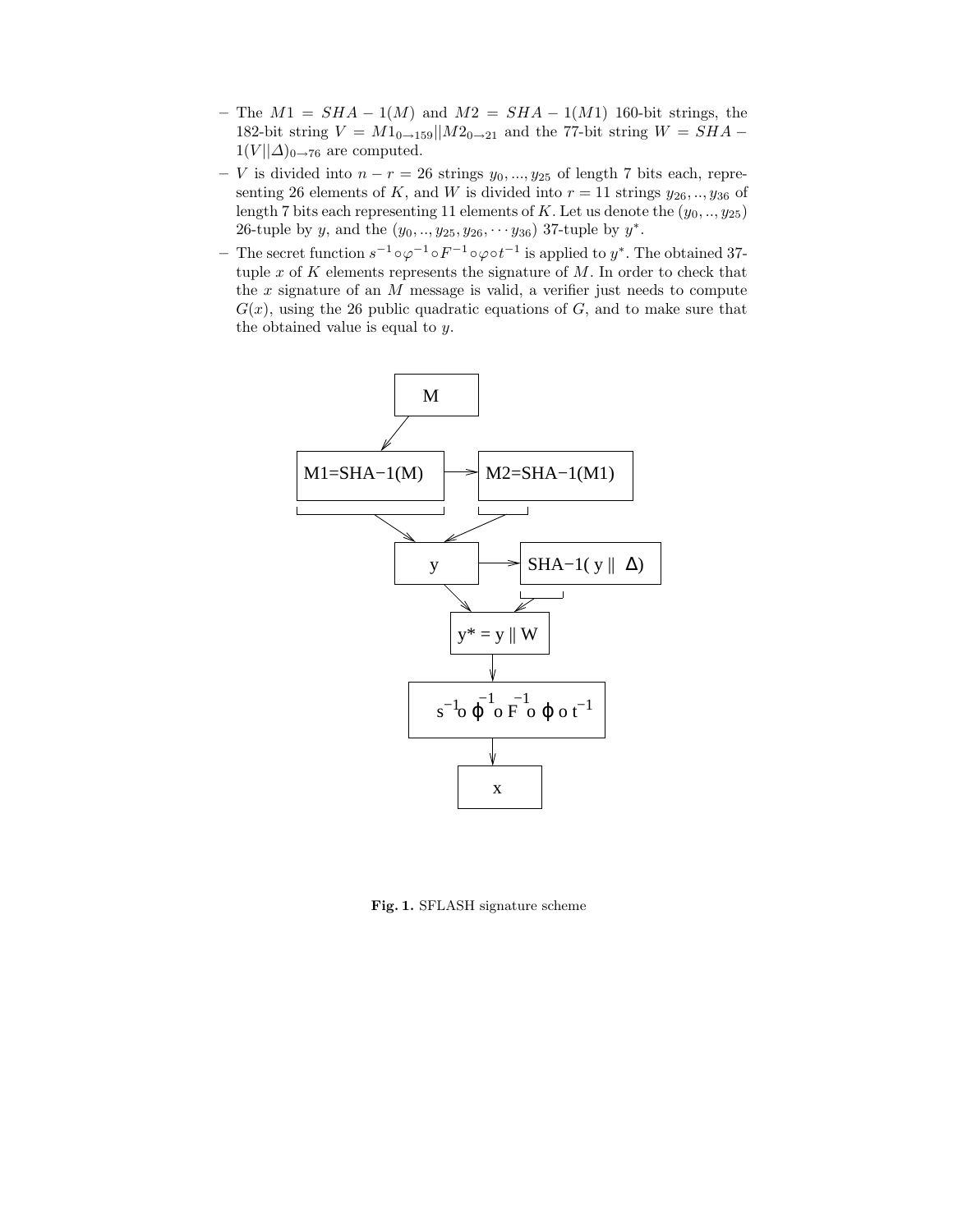## 3 Overview of our attack

The following simple observation represents the starting point for our attack. Let us consider the  $G^* = t \circ \varphi^{-1} \circ F \circ \varphi \circ s$  untruncated SFLASH transformation of  $K<sup>n</sup>$  from which G is derived  $(G<sup>*</sup>$  is given by the  $n-r$  quadratic equations of G and r additional quadratic equations). Since the s, t and  $\varphi^{-1} \circ F \circ \varphi$  mappings are constructed as to leave the  $K^n = GF(2)^{37}$  subset of  $K^n$  invariant (this is the price to pay for having very compact public key equations),  $G^*$  and its secret inverse  $s^{-1} \circ \varphi^{-1} \circ F^{-1} \circ \varphi \circ t^{-1}$  used in the signature computations also leave  $K'^n$  invariant. In other words, the restriction of  $G^*$  (resp G) to  $K'^n$  induces a  $g^*$ (resp g) mapping of  $K'^n$  to  $K'^n$  (resp  $K'^n$  to  $K'^{n-r}$ ) and since  $G^*$  is one to one,  $g^*$  is also one to one.<sup>1</sup> It is also worth noticing that  $G^*$  and  $g^*$ , though they are defined over distinct vector spaces  $(K^n \text{ and } K'^n)$ , are described by exactly the same set of n quadratic equations which coefficients belong by construction to  $K'.$ 

Moreover, due to the fact that  $K^{\prime n} = GF(2)^{37}$  is a small set, it is computationally easy to "invert" the public function g, i.e. given any 26-tuple y of  $K'$ elements, to determine the  $class(y)$  set of all the  $2^r = 2^{11} x$  values in  $K^{\prime 37}$  such that  $g(x) = y$ . Our attack makes an extensive use of this property.

The purpose of our attack is to find  $r$  additional quadratic equations of the form

$$
z_i(x) = \sum_{0 \le j < k \le n-1} \alpha_{ijk} x_j x_k + \sum_{0 \le j \le n-1} \beta_{ij} x_j
$$

(where the  $\alpha_{ijk}$  and  $\beta_{ij}$  coefficients are K' elements) which, together with the  $n - r$  G quadratic equations

$$
y_i(x) = \sum_{0 \le j < k \le n-1} \rho_{ijk} x_j x_k + \sum_{0 \le j \le n-1} \sigma_{ij} x_j + \tau_i
$$

represent a full  $C^*$  instance consistent with  $G$ . More formally, we want to find r additional quadratic equations such that there exists a  $t'$  one to one affine mapping of  $K^n$  with coefficients in  $K'$  such that

$$
\forall x = (x_0, x_1, ..., x_{n-1}) \in K^n,
$$
  

$$
(y_0(x), ..., y_{n-r-1}(x), z_0(x), ..., z_{r-1}(x)) = t' \circ \varphi^{-1} \circ F \circ \varphi \circ s(x)
$$
 (1)

<sup>&</sup>lt;sup>1</sup> The following even stronger property of  $g$  deserves being mentioned : the public function g represents a "restricted SFLASH" induced over  $K^{\prime n}$  by the initial SFLASH , with distinct parameters  $(q' = 2$  whereas  $q = 2^7$ ,  $\theta' = 3$  whereas  $\theta = 11$ ,  $n' = n =$ 37,  $r' = r = 11$ ). The  $q'^{r'} > 2^{64}$  condition of  $C^{*-}$  is not satisfied by this restricted SFLASH, since  $q^{r}$  is only equal to  $2^{11}$ . This mere property is sufficient to make the security of SFLASH suspicious, as first pointed out by Nicolas Courtois, Louis Goubin and Jacques Patarin in a discussion we had with them at an early stage of this work. However, we did not manage to apply the attacks of  $C^{*-}$  described in [PGC98] to the g function, so we are unsure that this property is sufficient to draw firm conclusions concerning the security of SFLASH. Therefore we mounted a different attack dedicated to SFLASH, which takes advantage of the small value of  $q'^n = 2^{37}$ , as explained in the rest of this paper.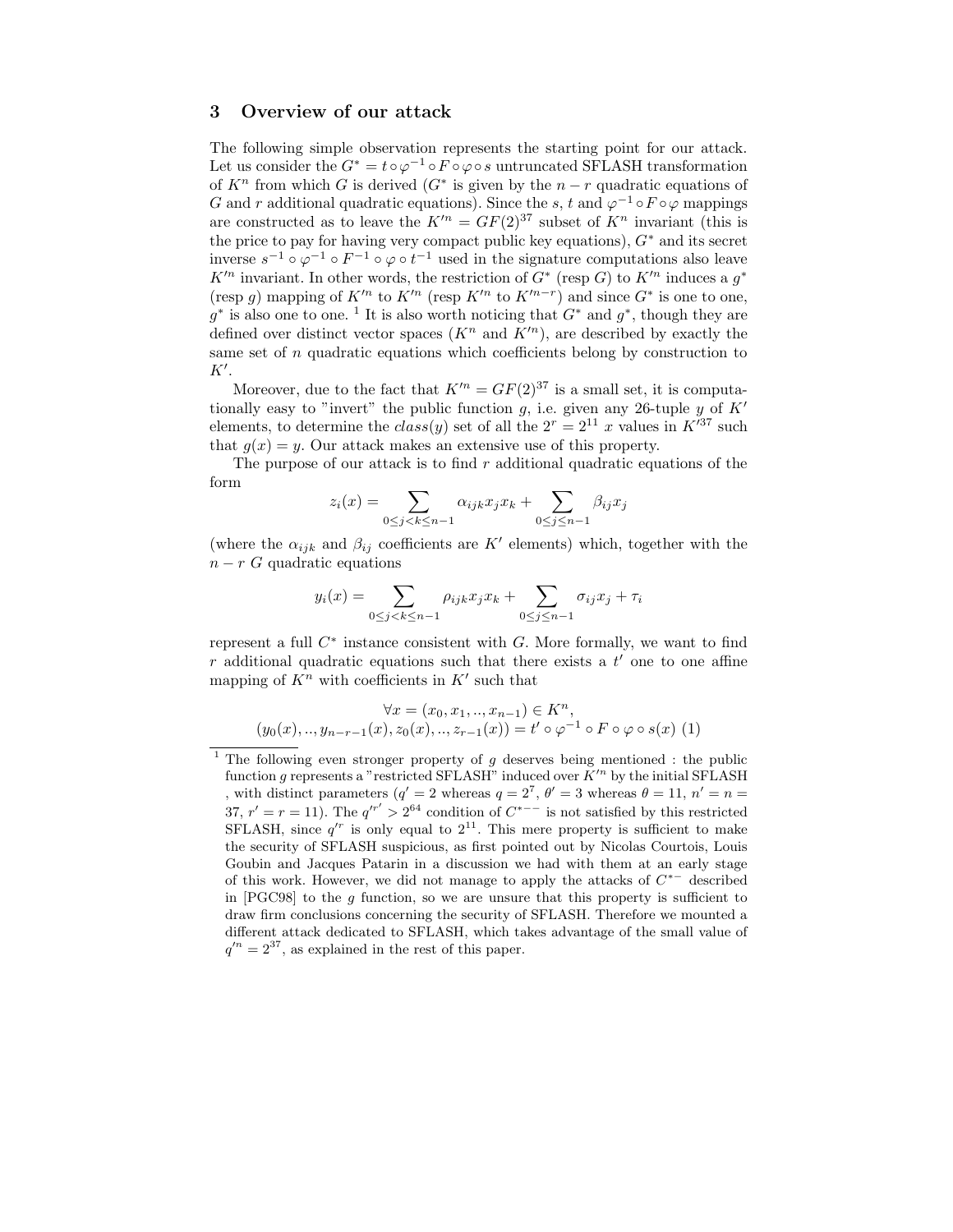Once any such set of n equations over  $K<sup>n</sup>$  satisfying (1) have been determined, then the  $C^*$  attack of [Pa95] can be applied to compute the preimage of any  $K^n$ element in few operations, so that a valid signature of any message  $M$  can then be computed by the adversary, using the following procedure :

 $-V = SHA - 1(M)_{0\rightarrow 159}||SHA - 1(M1)_{0\rightarrow 21}$ , is computed and is divided into  $n - r = 26$  7-bit strings  $y_0, ..., y_{25}$ , and  $r = 11$  arbitrary additional 7-bit values  $z_0, ..., z_{10}$  are selected;

- The preimage of  $(y_0, ..., y_{25}, z_0, ..., z_{10})$ , which is computed using the  $C^*$ attack of [Pa95], is a valid signature of M.

It is easy to see (one simply to consider  $t'$  and  $t$ ) that the

$$
z_i(x) = \sum_{0 \leq j < k \leq n-1} \alpha_{ijk} x_j x_k + \sum_{0 \leq j \leq n-1} \beta_{ij} x_j
$$

quadratic equations satisfying requirement (1) are those linear combinations of the  $n - r$  public quadratic equations  $y_i(x)$  (without their  $\tau_i$  constants) and the r additional hidden quadratic equations (again without their  $\tau_i$  constants) such that in addition the *n* quadratic functions  $y_0(x), \dots, y_{n-r-1}(x), z_0(x), \dots, z_{r-1}(x)$ be linearly independent.

So, each of the  $r = 11$  additional quadratic functions  $z_i$  we are trying to determine, belongs to the same 37-dimensional  $K'$ -vector space  $E$  of quadratic functions, generated by the 37 public and hidden (constant less) quadratic equations. Our attack from now on consists in determining this partly unknown vector space E. (Once E has been found, any  $z_0(x), \ldots, z_{r-1}(x)$  functions of E such the n quadratic equations  $y_0(x), \ldots, y_{n-r-1}(x), z_0(x), \ldots, z_{r-1}(x)$  be linearly independent can be used to mount the rest of the attack, using the  $C^*$  cryptanalysis of [Pa95].) There are two main steps in the determination of  $E$ :

The first step consists of an initial (partial) characterization of the coefficients of the  $z_i(x)$  equations by expressing the fact that  $g^*$  is one to one. This first phase allows to reduce the set of  $z_i(x)$  candidates from the K'-vector space of all quadratic functions constant less with  $K'$  coefficients, which dimension is  $n(n-1)/2 + n = 703$ , to a smaller K'-vector space E' of dimension  $4 * 37 = 148$ .

The second step consists of an enhanced characterization of the  $z_i(x)$  coefficients. We are using the knowledge of  $E'$  to express additional conditions reflecting the a priori knowledge by the adversary of the degree in the  $y_0$  to  $y_{n-1}$ variables of the quadratic functions of  $E'$ . Our computer experiments indicated that these additional conditions allow to fully determine the E set.

### 4 Detail of the two main steps of the attack

As said before, we attempt to characterize the 703  $GF(2)$ -coefficients of any quadratic functions of  $E$ 

$$
z(x) = \sum_{0 \le j \le k \le n-1} \alpha_{jk} x_j x_k + \sum_{0 \le j \le n-1} \beta_j x_j
$$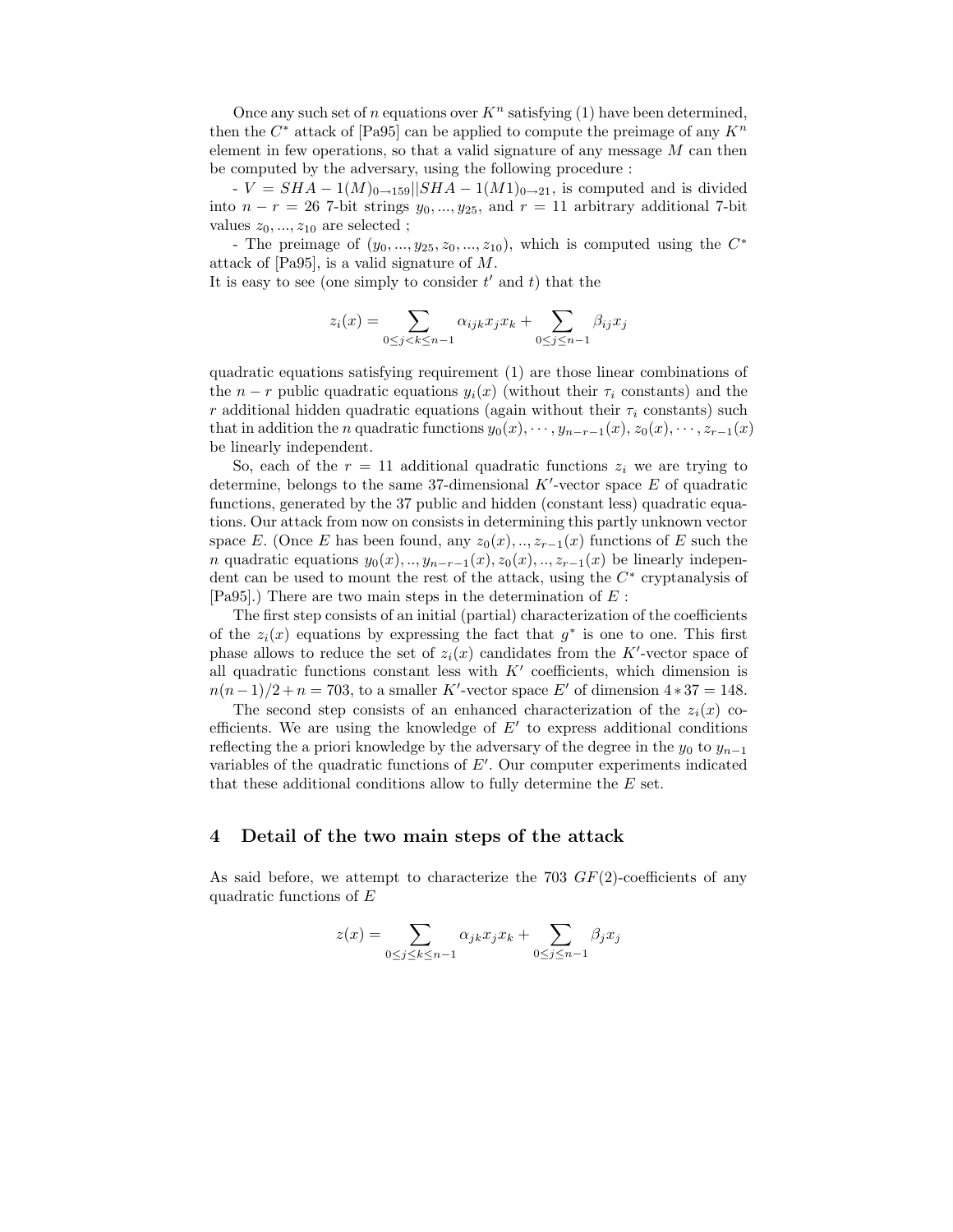(representing any of the  $z_0(x)$  to  $z_{10}(x)$  functions we are try to determine in order to extend the G set of 26 public equations to a complete set  $G^*$  of 37 equations representing a  $C^*$  instance.)

#### 4.1 First step of the attack : derivation of  $E'$

For that purpose, we are expressing the fact that since  $g^*$  is one to one, each  $class(y)$  of  $2^{11}$  x preimages by g of any arbitrary element  $y = (y_0, ..., y_{26})$  of  $K^{26}$  necessarily contains exactly  $2^{r-1} = 2^{10} x$  values such that  $z(x) = 0$  and  $2^{r-1} = 2^{10}$  x values such that  $z(x) = 1$ , so that

$$
\sum_{x \in class(y)} z(x) \equiv 0 \mod 2
$$

So any arbitrary y value provides one  $GF(2)$ -linear equation in the 703 coefficients of the quadratic function  $z(x)$ .

In order to compute the coefficients of the equation associated with  $y$ , one first needs to determine  $class(y)$ . This can be done with a total of less than  $2^{37}$ computations and a limited amount of memory if we first select once for all the N arbitrary  $y = (y_0, \dots, y_{25})$  values for which we want to determine  $class(y)$ and if we then perform an exhaustive computation of the  $g$  public function for all  $2^{37}$  possible x input values, and store the  $N2^{r}$  x preimages of the N selected y values. Once  $class(y)$  has been determined, the  $GF(2)$ -coefficients of the corresponding equation are easy to compute, and equal to  $\sum_{x \in class(y)} x_j x_k$ for each  $\alpha_{jk}$  coefficient, and to  $\sum_{x \in class(y)} x_j$  for each  $\beta_j$  coefficient.

We collect a little bit more than 703 such equations (say  $N = 1000$  for instance) thus obtaining a  $N \times 703$  matrix representing a system of N GF(2)linear equations which right terms are equal to zero, and compute the kernel of this matrix using gaussian elimination.

Instead of the initially anticipated 37-dimensional  $GF(2)$  vector space E spanned by the 26 public equations and the 11 hidden public equations without their constant terms, we found a much larger  $GF(2)$ -vector space E' of solutions, of dimension  $37 * 4 = 148$ . Unsurprisingly, E' is a superset of E.

#### 4.2 Explanation of the above phenomenon

The reason why  $E'$  contains parasitic solutions distinct from the quadratic functions of the E set appears to be the following :  $z(x) = \sum_{x \in class(y)} z(x)$  can be regarded as a  $z(y^*)$  function of the actual (partly hidden)  $y^* = (y_0, ..., y_{36}) =$  $g^*(x)$  value. For any fixed  $y = (y_0, \dots, y_{25})$  value, let us denote by  $V_{11}(y)$  the  $(y_0, \dots, y_{25}) \times GF(2)^{11}$  affine subset of  $GF(2)^{37}$ . We can write

$$
\sum_{x \in class(y)} z(x) = \sum_{y^* \in V_{11}} z(s^{-1} \circ \varphi^{-1} \circ F^{-1} \circ \varphi \circ t^{-1}(y^*)) =_{def} \sum_{y^* \in V_{11}} z(y^*)
$$

In other words,  $\sum_{x \in class(y)} z(x)$  can be expressed as an 11th order derivative of the  $z(y^*)$  function of  $y^*$  induced by  $z(x)$ . Therefore, the equations of the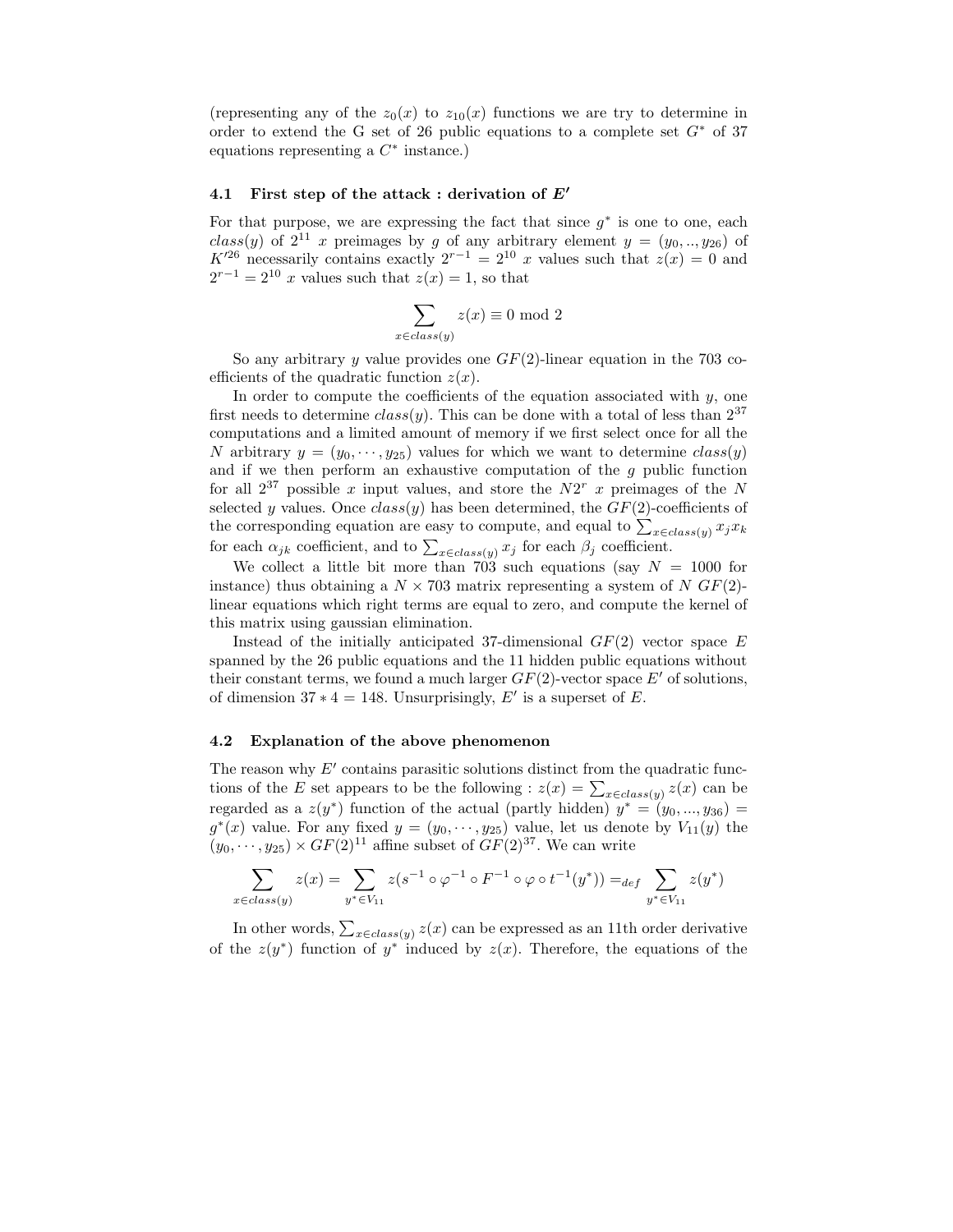previous Section are satisfied if  $z(y^*)$  can be expressed as a boolean function of total degree at most 10 of the components of  $y^*$ .

Now, let us consider any  $g_i(x) = \varphi^{-1} \circ f_i \circ \varphi \circ s(x)$  quadratic function of  $K'^{37}$ associated with any  $f_i$  monomial function  $a \mapsto a^{2^i+1}$  of  $L' = GF(2^{37})$ . Let us use the q' and  $\theta'$  notation of the footnote of Section 3 to refer to the parameters of the restricted SFLASH g. Since  $b = t^{-1}(y^*)$  is equal to  $g_3(x)$ , x is equal to  $b^{h'}$ , where h' is the inverse of  $q^{i\theta'} + 1 = 2^3 + 1$  modulo  $2^{37} - 1$ . Therefore, if  $z(x)$  is equal to any linear combination of the outputs of  $g_i(x)$ ,  $z(x)$  can be expressed as a linear combination of the 37  $GF(2)$ -components of  $b^{h' \cdot (2^i+1)}$ . Thus the degree of  $z(x)$  as seen as a  $z(y^*)$  function of  $y^*$  is then bounded above by the Hamming weight of  $h'(2^i + 1) \text{ mod } 2^{37} - 1$ .

We computed  $h'_i = h' \cdot (2^i + 1) \mod 2^{37} - 1$  for the *i* values between 0 and 36, and found exactly 4  $h'_i$  values of weight at most 10<sup>2</sup>, of weights 1, 4, 7 and 10 respectively, namely  $i = 3, 9, 15$  and 21. Thus the output bits of  $g_3(x)$ ,  $g_9(x)$   $g_{15}(x)$  and  $g_{21}(x)$  are quadratic in x and can all be expressed as functions of degree at most 10 of  $y^*$ , so that any  $z(x)$  linear combination of these 148 output bits satisfies the equations of the previous Section.

So in summary  $E'$  is the 148-dimensional vector space spanned by the 37 components of each of the  $g_3$ ,  $g_9$   $g_{15}$  and  $g_{21}$  functions of  $GF(2)^{37}$ .

#### 4.3 Second step of the attack : derivation of E

We select an arbitrary  $B = (\zeta_0(x), \ldots, \zeta_{147}(x))$  basis of E' provided by the gaussian elimination of step 1, and now attempt to characterize the 148  $GF(2)$ coordinates  $\gamma_i$  in this basis of any  $z(x) = \sum_{0 \leq i \leq 147} \gamma_i \zeta_i(x)$  element of E, in order to eliminate the  $E'\E$  set of "parasitic solutions".

As said in the previous Section, each  $\zeta_i(x)$  quadratic function and their  $z(x)$ linear combination can be seen as a  $\zeta_i(y^*)$  and a  $z(y^*)$  boolean function of the  $y^*$  37-tuple. We can notice that due to the structure of  $E'$ , the total degree in  $y_0, \ldots, y_{36}$  of each of the  $\zeta_i(y^*)$  functions is very likely to be equal to 10. If  $z(x) \in E$ the total degree in  $y_0, \ldots, y_{36}$  of  $z(y^*)$  is by definition equal to 1. Therefore, if  $z(x)$ belongs to E, then any 12th degree derivative of each of the  $z(y^*)\cdot \zeta_i(y^*)$  functions (which degree is at most  $10 + 1 = 11$ ) is equal to zero. On the other hand, if  $z(x)$  belongs to  $E'\backslash E$ , the degree of at least one of the  $z(y^*)\cdot \zeta_i(y^*)$  functions (in practice of one of the  $z(y^*) \cdot \zeta_0(y^*)$  and  $z(y^*) \cdot \zeta_1(y^*)$  functions) can be expected to be at least  $4 + 10 = 14$ , due to the structure of E', so that the 12th degree derivative of  $z(y^*) \cdot \zeta_0(y^*)$  or  $z(y^*) \cdot \zeta_1(y^*)$  (or both) can then be expected to differ from the null function. This provides one non trivial linear equation in the  $\gamma_i$  unknown coefficients of  $z(x)$ .

For any fixed  $y = (y_0, \dots, y_{24})$  value, let us denote by  $V_{12}(y)$  the affine subset of  $GF(2)^{37}$  defined by  $(y_0, \dots, y_{24}) \times GF(2)^{12}$ . For any arbitrary  $(y_0, \dots, y_{24})$ 

<sup>&</sup>lt;sup>2</sup> up to circular rotations of  $h'_i$ . Indeed, if i1 and i2 are such that  $h'_{i1} = 2^{\delta} h'_{i2}$  mod  $2^{37}$  – 1, then  $g_{i1}$  and  $g_{i2}$  are equal up to a linear monomial transformation, and span the same set of quadratic functions.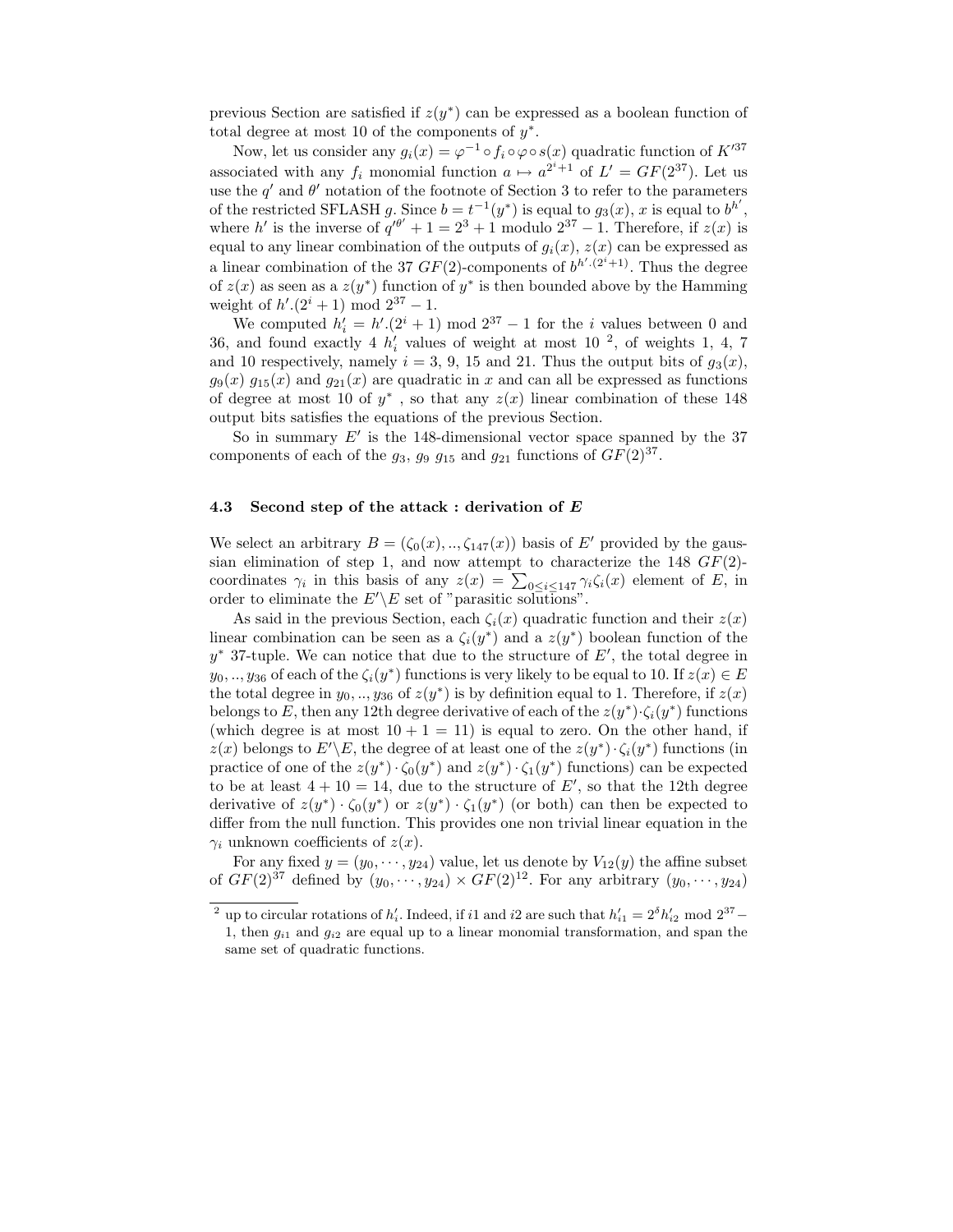value we have

$$
\sum_{y^* \in V_{12}(y)} z(y^*) \cdot \zeta_0(y^*) = 0 \text{ and } \sum_{y^* \in V_{12}(y)} z(y^*) \cdot \zeta_1(y^*) = 0.
$$

For each y value, each of these two equations provides the cryptanalyst with a  $GF(2)$ -linear equation in the 148 unknown  $GF(2)$  coefficients  $\gamma_i$ , as can be seen in rewriting the first equation (associated with  $\zeta_0$ ) as

$$
\sum_{0 \le i \le 147} \gamma_i \left( \sum_{x \in class(y_0, \dots, y_{24}, 0) \cup class(y_0, \dots, y_{24}, 1)} \zeta_i(x) \cdot \zeta_0(x) \right) \equiv 0 \mod 2
$$

We collect a little bit more than 148 such equations (say  $N' = 200$ , some of which being associated with  $z(x) \cdot \zeta_0(x)$  and the other being associated with  $z(x) \cdot \zeta_1(x)$ , thus obtaining a  $N' \times 148$  matrix representing a system of N' 148bit vectors corresponding to  $GF(2)$ -linear equations which right terms are equal to zero. We compute the kernel of this matrix using gaussian elimination. It was confirmed by computer experiments that we obtain a kernel of dimension only 37, equal to the  $E$  subspace of  $E'$ . This completes step 2 of our attack.

Once  $E$  has been recovered with the above method, a complete  $G^*$  set of 37  $K<sup>n</sup>$ -quadratic functions with  $K<sup>'</sup>$  coefficient can be obtained (one just needs to complete the 26 public equations of  $G$  as to obtain a basis of  $E$ ), and the  $C^*$  attack of [Pa95] can be applied to compute the inverse by  $G^*$  of any  $K^{37}$ element, so that a valid signature of any message  $M$  can be produced by the adversary.

#### 4.4 Complexity of the attack

The most complex calculation required by the attack is the exhaustive computation of the  $2^{37}$  values of the public function g, which is needed to obtain the (at most)  $N + 2N'$  sets of  $2^{11}$  preimages required for the computations of step 1 and step 2.

The computations of step 1 are essentially the derivation of the  $N = 1000$ linear equations in 703 variables and the gaussian elimination of the resulting  $N \times 703$  system in step 1. So, the complexity of step 1 is bounded above by  $N.703.2^{11} + \frac{N^3}{3} \leq 2^{31}$ . In the same way, the complexity of the derivation of the  $N' = 148$  linear equations in 703 variables and the gaussian elimination of the resulting  $N' \times 148$  system in step 2 are bounded above by  $2^{27}$ . Both complexities are far lower than 2 <sup>37</sup> computations of the SFLASH public function. Moreover the complexity of the attack of  $C^*$  presented in [Pa95] is here about  $2^{27}$  computations. In summary, the overall complexity of the attack is bounded above by  $2^{38}$ .